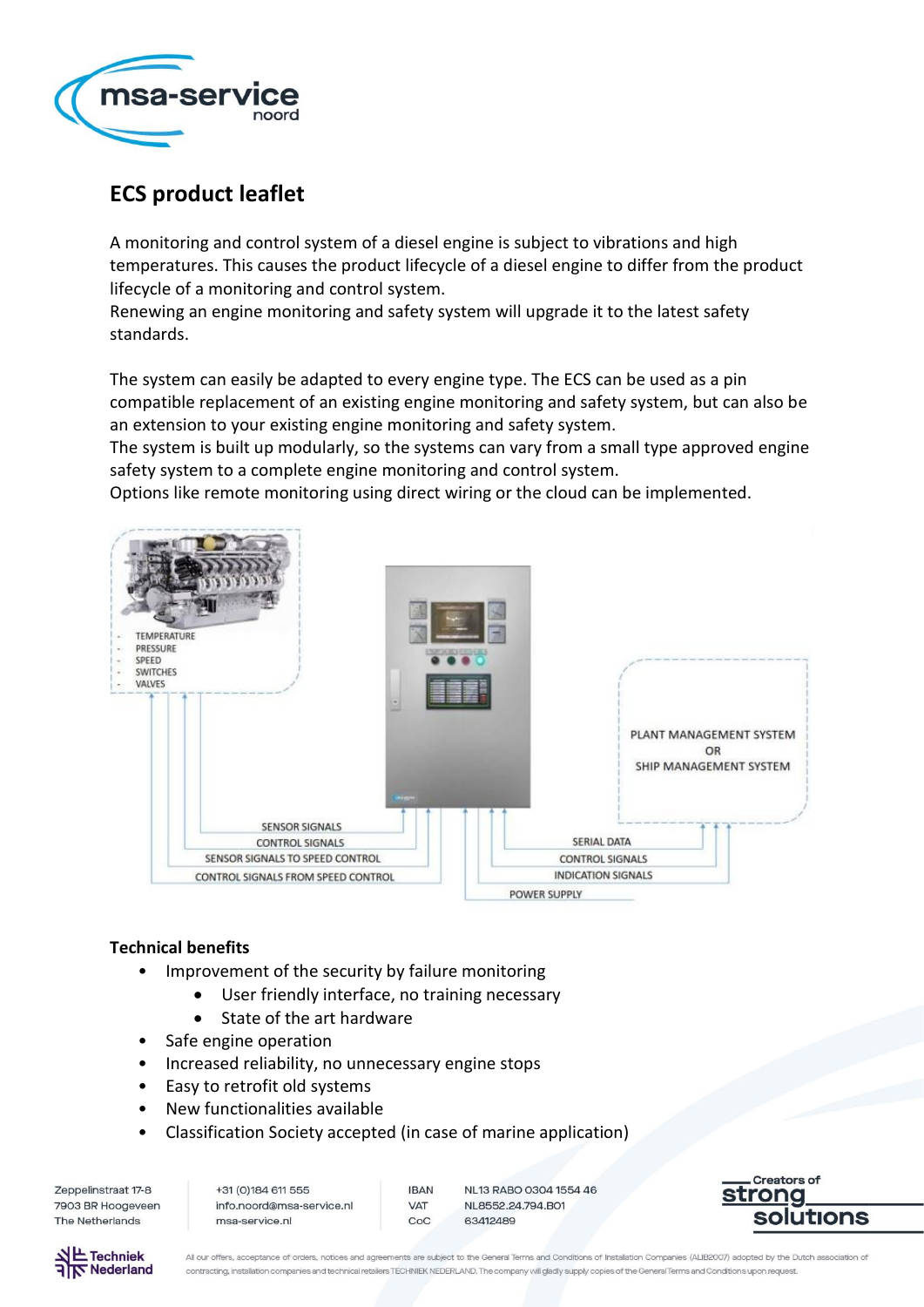

### **Economic benefits**

- Availability of spare parts
- Existing sensors can be reused
- Lifetime extension of a diesel engine
- Can be used for all engine types

### **Applicable engine types**

- Wärtsilä, Stork, Stork Werkspoor engines like R150, R210, F240, SW280, W32, W38A, W38B, TM410 and TM620
- All DEUTZ Marine engines (like D620 and D628)
- All other engines on request

### **Replacement for**

• LCS, WECS2000, WECS7000, UCS, UNIC, MKS, Spemos, Deuta

### **Technical description**

All sensors and actuators on the engine are connected to the ECS. Also the signals from and to the ships system are connected to the ECS.

The ECS is equipped with a PLC and a hardwired safety module which is used for redundancy. This safety system has a redundant power supply. The stop signal inputs, speedpickup inputs, stop solenoid outputs and power supplies are monitored for failures.

This type approved safety module is handling the following engine stops:

Overspeed, Low lub oil pressure, High (HT) cooling water temperature, High oil mist concentration (ia) Common shutdown command from the PLC, Emergency stop buttons.

All other engine signals are connected to the PLC. The PLC is handling all the monitoring and the control.

The ECS is equipped with a 7,5 inch colour VGA TFT touch display for read-out, trending, and adjusting of parameters.

The ECS can be connected to alarm systems via Modbus, Profibus etc.

The cabinet is equipped with analogue readout for engine speed, luboil pressure and HT cooling water temperature. These analogue gauges are independent from the PLC to have read out of the most important engine parameters even in case of a PLC breakdown.

Zeppelinstraat 17-8 7903 BR Hoogeveen The Netherlands

+31 (0) 184 611 555 info.noord@msa-service.nl msa-service.nl

**IBAN VAT** CoC

NL13 RABO 0304 1554 46 NL8552.24.794.BO1 63412489





All our offers, acceptance of orders, notices and agreements are subject to the General Terms and Conditions of Installation Companies (ALIB2007) adopted by the Dutch association of contracting, installation companies and technical retailers TECHNIEK NEDERLAND. The company will gladly supply copies of the General Terms and Conditions upon request